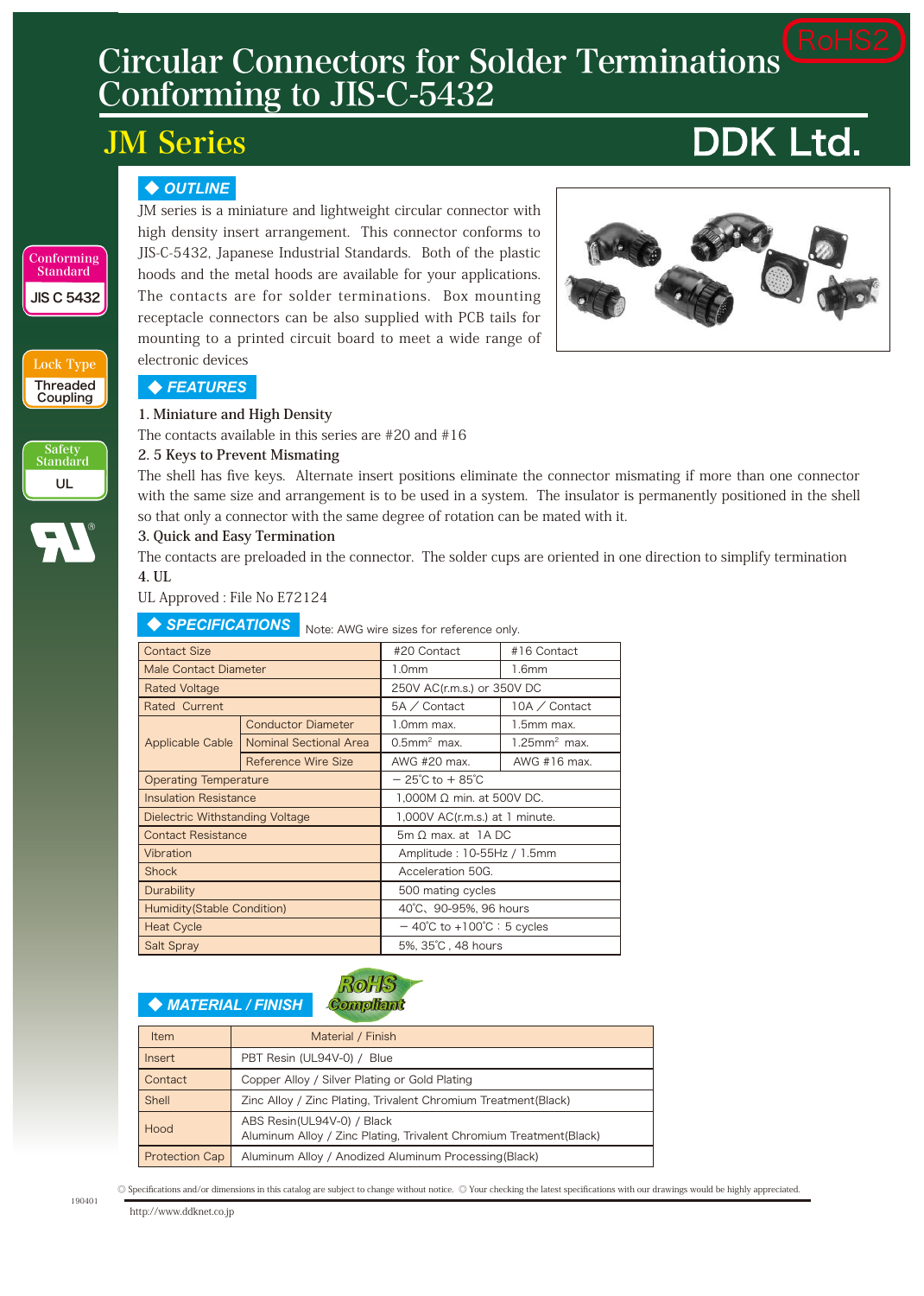θ3

#### *<b>* **Insert Arrangement List** θ3

| <b>Shell Size</b>     |                     | 13                                                                                 |                                                                                     | 21<br>16                                                                                                              |                                                                                 |                                                      |                                                 |
|-----------------------|---------------------|------------------------------------------------------------------------------------|-------------------------------------------------------------------------------------|-----------------------------------------------------------------------------------------------------------------------|---------------------------------------------------------------------------------|------------------------------------------------------|-------------------------------------------------|
| Number of<br>Contacts | 3                   | 5                                                                                  |                                                                                     | 10                                                                                                                    | 4                                                                               |                                                      | 10                                              |
| Insert<br>Arrnagement | $\overline{O}$ $Oz$ | $\bullet$ $\bullet$ <sup>2</sup> $\bullet$ <sup>3</sup><br>$\bullet^4 \bullet^5$ / | O <sup>1</sup> O <sup>2</sup><br>$O^3$ $O^4$ $O^5$<br>O <sup>6</sup> O <sup>7</sup> | $\frac{1}{2}$ , $\frac{2}{5}$ , $\frac{3}{5}$<br>$\left(\begin{smallmatrix} 0&1&0&0\ 0&0&0&0\end{smallmatrix}\right)$ | $O^{\dagger}$<br>$\circ$ <sup>2</sup><br>ч<br>$\mathcal{O}^3$<br>O <sup>4</sup> | റി<br>U,<br>$O^3$<br>$O^4$<br>$\circ$<br>$O^6$ $O^7$ | $O^4$ $O^5$ $O^6$ $O^7$<br>$O^8$ $O^9$ $O^{10}$ |
| Insert No.            | 1303                | 1305                                                                               | 1607                                                                                | 1610                                                                                                                  | 2104                                                                            | 2107                                                 | 2110                                            |

位置決めキー キー変更位置

位置決めキー キー変更位置

記号

θ3

記号

Pin Contact

θ3

| <b>Shell Size</b>     | 21                                                                                                                                                    |                                                                                                                                                                                                               | 25<br>16<br>28<br>32<br>24<br>$2^{2}$ $2^{3}$ $4^{3}$<br>$\bullet^1 \bullet^2 \bullet^3 \bullet^4$<br>$'$ o' o' o' o'<br>.<br>$\bullet$ <sup>5</sup> $\bullet$ <sup>6</sup> $\circ$ <sup>4</sup> $\bullet$ <sup>7</sup> $\bullet$ <sup>8</sup><br>8.89922<br>$\bullet^5\bullet^6\bullet^7\bullet^8\bullet^9$<br>10°0°0°0°1<br>$\begin{array}{cc} \bullet & \bullet & \bullet & \bullet \\ \bullet & \bullet & \bullet & \bullet \\ \bullet^{\mathsf{T}} & \bullet^{\mathsf{16}} & \bullet & \bullet & \bullet^{\mathsf{16}} \end{array}$<br>$\bullet^{10}$ e <sup>11</sup> e <sup>12</sup> e <sup>13</sup> e <sup>14</sup> e <sup>15</sup><br>$Q_1$ $Q_{11}$ $Q_{12}$ $Q_{13}$<br>$\bullet^{16}$ $\bullet^{17}$ $\bullet^{18}$ $\bullet^{19}$ $\bullet^{20}$<br>D |                                                       |                                                 |      |
|-----------------------|-------------------------------------------------------------------------------------------------------------------------------------------------------|---------------------------------------------------------------------------------------------------------------------------------------------------------------------------------------------------------------|-------------------------------------------------------------------------------------------------------------------------------------------------------------------------------------------------------------------------------------------------------------------------------------------------------------------------------------------------------------------------------------------------------------------------------------------------------------------------------------------------------------------------------------------------------------------------------------------------------------------------------------------------------------------------------------------------------------------------------------------------------------------|-------------------------------------------------------|-------------------------------------------------|------|
| Number of<br>Contacts | 16                                                                                                                                                    | 19                                                                                                                                                                                                            |                                                                                                                                                                                                                                                                                                                                                                                                                                                                                                                                                                                                                                                                                                                                                                   |                                                       |                                                 |      |
| Insert<br>Arrnagement | $\bullet$ , $\bullet$ , $\bullet$<br>.<br>Π<br>$\frac{1}{10}$ $\frac{1}{2}$ $\frac{1}{2}$ $\frac{1}{2}$ $\frac{1}{2}$ $\frac{1}{2}$<br>$14 - 15 - 16$ | $\bullet$ $\bullet$ <sup>2</sup> $\bullet$ <sup>3</sup><br>$4^4$ $4^5$ $4^6$ $4^7$<br>$-6^8$ $-8^9$ $-6^{10}$ $-6^{12}$<br>$-6^{2}$ $-6^{14}$ $-6^{15}$ $-6^{16}$<br>$1^{17}$ a <sup>18</sup> a <sup>19</sup> | $\overrightarrow{O}$ $\overrightarrow{O}$ $\overrightarrow{O}$                                                                                                                                                                                                                                                                                                                                                                                                                                                                                                                                                                                                                                                                                                    | $\bullet^{21} \bullet^{22} \bullet^{23} \bullet^{24}$ | $\bullet^2$ $\bullet^2$ $\bullet^3$ $\bullet^3$ |      |
| Insert No.            | 2116                                                                                                                                                  | 2119                                                                                                                                                                                                          | 2516                                                                                                                                                                                                                                                                                                                                                                                                                                                                                                                                                                                                                                                                                                                                                              | 2524                                                  | 2528                                            | 2532 |

25-28  $\bullet \cdot \cdot \cdot \cdot \phi$  1.0mm Contact (#20 Contact),  $\circlearrowright \cdot \cdot \cdot \cdot \phi$  1.6mm Contact (#16 Contact) 21-11 25-16 25-16 26-16 26-26<br>1  $21.00$ 21-10 25-16 Note : Front view of pin insert or rear view of socket insert

 $\overline{1}$   $\overline{1}$   $\overline{1}$   $\overline{1}$   $\overline{1}$   $\overline{1}$   $\overline{1}$   $\overline{1}$   $\overline{1}$   $\overline{1}$   $\overline{1}$   $\overline{1}$   $\overline{1}$   $\overline{1}$   $\overline{1}$   $\overline{1}$   $\overline{1}$   $\overline{1}$   $\overline{1}$   $\overline{1}$   $\overline{1}$   $\overline{1}$   $\overline{1}$   $\overline{1}$   $\overline{$ Normal key position illustrated.

#### **▶ Alternate Insert Positions** ir ert Po  $\mathbf{t}$  . sert Po t.



Front View of Pin Insert or Rear View of Socket Insert

#### ● Part Numbering System

|                                                                                                                                                                                                                                               | JMSPI303M |  |  |
|-----------------------------------------------------------------------------------------------------------------------------------------------------------------------------------------------------------------------------------------------|-----------|--|--|
| Connector Style<br>SP: Straight Plug<br>LP: Right Angle Plug<br>WR: Wall Mounting Receptacle<br>WL: Right Angle Wall Mounting Receptacle<br>CR: Cable Connecting Receptacle<br>CL: Right Angle Cable Receptacle<br>R: Box Mounting Receptacle |           |  |  |
| Shell Size<br>13, 16, 21 and 25                                                                                                                                                                                                               |           |  |  |
| Number of Contacts<br>03, 04, 05, 07, 10, 16, 19, 24, 28 and 32                                                                                                                                                                               |           |  |  |
| Contact Style<br>M : Male Contact(Pin)<br>F: Female Contact(Socket)                                                                                                                                                                           |           |  |  |

|                      | Change Angle<br>Alternate                  | $\theta$ 1   | $\theta$ 2   | $\theta$ 3  |
|----------------------|--------------------------------------------|--------------|--------------|-------------|
| Shell<br><b>Size</b> | nsert<br>Position<br>Number of<br>Contacts | X            | Y            | Ζ           |
| 13                   | 3                                          | $30^\circ$   | $60^\circ$   | $180^\circ$ |
|                      | 5                                          | $45^\circ$   | $90^\circ$   | $315^\circ$ |
|                      | 7                                          | $30^\circ$   | $135^\circ$  |             |
| 16                   | 10                                         | $45^{\circ}$ | $90^\circ$   | $315^\circ$ |
|                      | 4                                          | $30^\circ$   | $135^\circ$  |             |
|                      | 7                                          | $30^\circ$   | $135^\circ$  |             |
| 21                   | 10                                         | $45^{\circ}$ | $90^{\circ}$ | $315^\circ$ |
|                      | 16                                         | $45^{\circ}$ | $90^\circ$   | $315^\circ$ |
|                      | 19                                         | $45^{\circ}$ | $90^{\circ}$ | $315^\circ$ |
|                      | 16                                         | $45^{\circ}$ | $90^\circ$   | $315^\circ$ |
| 25                   | 24                                         | $45^{\circ}$ | $90^{\circ}$ | $315^\circ$ |
|                      | 28                                         | $45^{\circ}$ | $90^{\circ}$ | $315^\circ$ |
|                      | 32                                         | $45^{\circ}$ | $90^{\circ}$ | $315^\circ$ |

Position Mark

| $\square$ GM-D |                                                                                                                                      |
|----------------|--------------------------------------------------------------------------------------------------------------------------------------|
|                | Finish<br>D: Trivalent Chromium Treatment(Black)                                                                                     |
|                | Tail Style / Hood Material<br>Omit: Solder Cup/Plastic Hood<br>D: Dip solder Tail (Shell Style "R" Only)<br>M: Solder Cup/Metal Hood |
|                | <b>Contact Plating</b><br>Omit: Silver Plating (Standard)<br>G: Gold Plating                                                         |
|                | Alternate Insert Position<br>Omit: Standard Position<br>X, Y, Z : Alternate Insert Position                                          |

21-04 21-07

Example part number shown

http://www.ddknet.co.jp © Specifications and/or dimensions in this catalog are subject to change without notice. © Your checking the latest specifications with our drawings would be highly appreciated.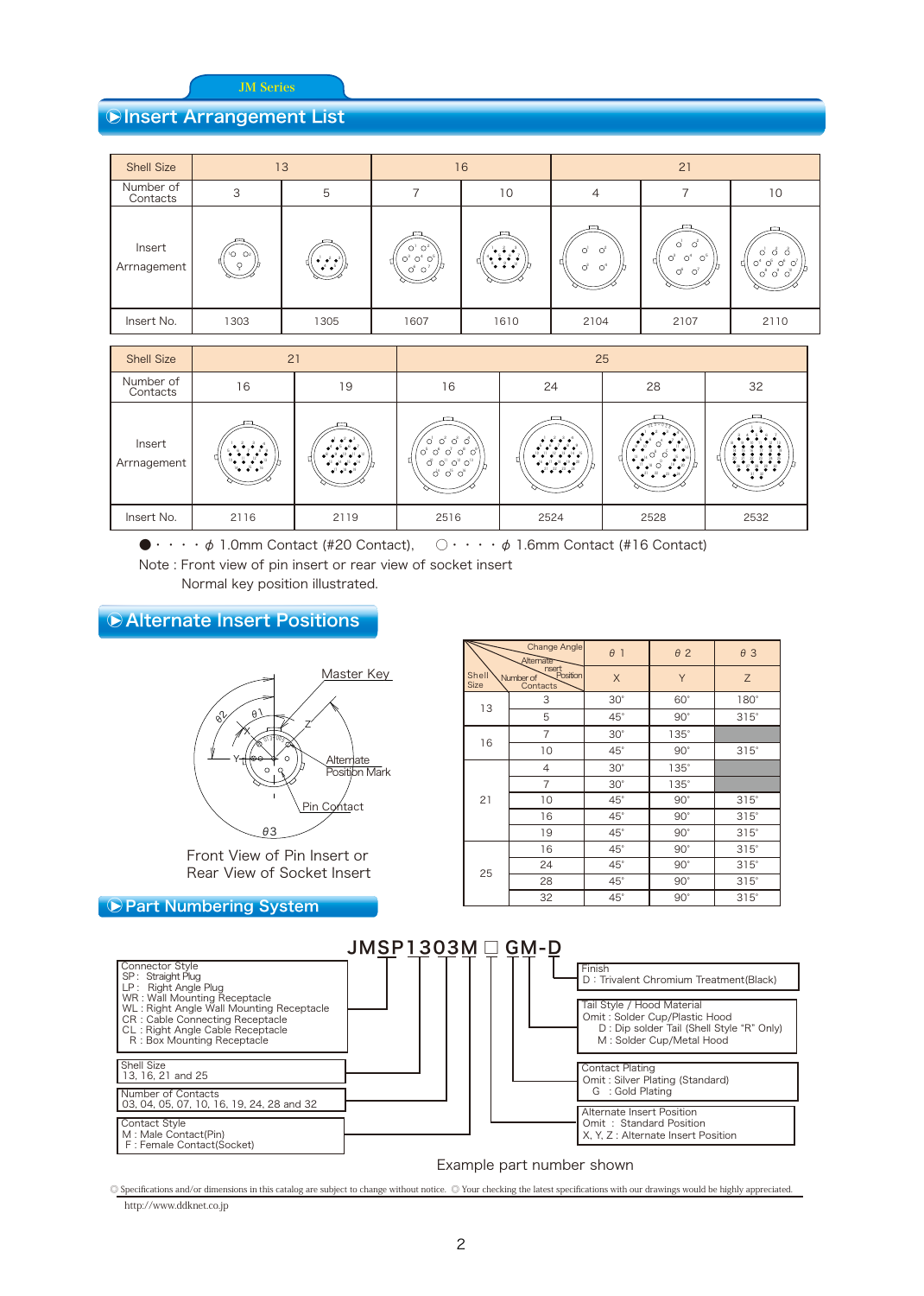## **▶ Straight Plug**

### ■ Plastic Hood Type

#### P/N : JMSP1303M □ G-D ② ③ ④ ⑤ ⑥ ① ⑦

| Example part number shown   |                                                                |  |  |  |  |
|-----------------------------|----------------------------------------------------------------|--|--|--|--|
| 10 Connector Style          | SP: Straight Plug                                              |  |  |  |  |
| 2 Shell Size                | 13, 16, 21 and 25                                              |  |  |  |  |
| 3 Number of Contacts        | 03, 04, 05, 07, 10, 16, 19, 24, 28 and 32                      |  |  |  |  |
| 4 Contact Style             | M : Male Contact(Pin)<br>F: Female Contact(Socket)             |  |  |  |  |
| 5 Alternate Insert Position | Omit: Standard Position<br>X, Y, Z : Alternate Insert Position |  |  |  |  |
| 6 Contact Plating           | Omit: Silver Plating (Standard)<br>G: Gold Plating             |  |  |  |  |
| (7) Finish                  | D: Trivalent Chromium Treatment(Black)                         |  |  |  |  |

#### ■ Metal Hood Type

#### P/N : JMSP1303M □ GM-D ② ③ ④ ⑤ ⑥ ⑦ ⑧ ①

| 10 Connector Style          | SP: Straight Plug                                              |                   |
|-----------------------------|----------------------------------------------------------------|-------------------|
| 2 Shell Size                | 13, 16, 21 and 25                                              |                   |
| 3 Number of Contacts        | 03, 04, 05, 07, 10, 16, 19, 24, 28 and 32                      |                   |
| 4 Contact Style             | M: Male Contact(Pin)<br>F: Female Contact(Socket)              |                   |
| 5 Alternate Insert Position | Omit: Standard Position<br>X. Y. Z : Alternate Insert Position | <b>Shell Size</b> |
| 6 Contact Plating           | Omit: Silver Plating (Standard)                                | 13                |
|                             | G: Gold Plating                                                | 16                |
| 7 Hood                      | M: Metal Hood                                                  | 21                |
| 8 Finish                    | D: Trivalent Chromium Treatment(Black)                         | 25                |



|    | <b>Shell Size</b> | A             | B max. | C max. | $\phi$ D         | $E^{\pm 1}$ | $F^{+0}_{-0.8}$ | $\phi$ G <sup>+0</sup> .2 |
|----|-------------------|---------------|--------|--------|------------------|-------------|-----------------|---------------------------|
|    | 13                | M18x1         | 46.5   | 26.5   | $3.0 \sim 8.0$   | 21          | 11.2            | 12.7                      |
|    | 16                | $M22\times 1$ | 48.8   | 30.5   | $3.0 \sim 9.0$   | 25          | 11.2            | 16.3                      |
|    | 21                | $M26\times 1$ | 51.8   | 34.0   | $8.0 \sim 12.0$  | 29          | 11.2            | 20.5                      |
| k) | 25                | $M30\times1$  | 54.1   | 37.5   | $19.6 \sim 15.0$ | 33          | 11.2            | 24.7                      |



|      | <b>Shell Size</b> | $\overline{A}$ | B max. | C max. | $\phi$ D       | $E^{\pm 1}$ | $E^{+0.8}$ | $\phi$ G <sup>+0</sup> .2 |
|------|-------------------|----------------|--------|--------|----------------|-------------|------------|---------------------------|
|      | 13                | M18x1          | 48.5   | 24.0   | $7 \sim 8.7$   | 21          | 11.2       | 12.7                      |
|      | 16                | $M22\times 1$  | 50.5   | 27.9   | $8 \sim 10.5$  | 25          | 11.2       | 16.3                      |
|      | 21                | $M26\times1$   | 52.5   | 32.1   | $10 \sim 13.0$ | 29          | 11.2       | 20.5                      |
| ack) | 25                | M30x1          | 55.5   | 35.3   | $14 \sim 16.0$ | 33          | 11.2       | 24.7                      |

### **▶ Right Angle Plug**

#### P/N : JMLP1303M □ G-D ■ Plastic Hood Type ② ③ ④ ⑤ ⑥ ① ⑦

| 1 Connector Style           | LP: Right Angle Plug                                           |      |
|-----------------------------|----------------------------------------------------------------|------|
| 2 Shell Size                | 13, 16, 21 and 25                                              |      |
| 3 Number of Contacts        | 03, 04, 05, 07, 10, 16, 19, 24, 28 and 32                      |      |
| 4 Contact Style             | M : Male Contact(Pin)<br>F: Female Contact(Socket)             | Shel |
| 5 Alternate Insert Position | Omit: Standard Position<br>X, Y, Z : Alternate Insert Position |      |
| 6 Contact Plating           | Omit: Silver Plating (Standard)<br>G: Gold Plating             |      |
| 7 Finish                    | D: Trivalent Chromium Treatment (Black)                        |      |



| Shell Size | $\overline{A}$ | B max. | C max. | $\phi$ D         | $E^{\pm 1}$ | $E^{+0.8}$ | $\phi$ G <sup>+0</sup> <sub>-0.2</sub> |
|------------|----------------|--------|--------|------------------|-------------|------------|----------------------------------------|
| 13         | $M18\times 1$  | 49.3   | 41.05  | $3.0 \sim 8.0$   | 21          | 11.2       | 12.7                                   |
| 16         | $M22\times 1$  | 55.0   | 46.00  | $3.0 \sim 9.0$   | 25          | 11.2       | 16.3                                   |
| 21         | $M26\times1$   | 57.5   | 50.30  | $8.0 \sim 12.0$  | 29          | 11.2       | 20.5                                   |
| 25         | $M30\times 1$  | 63.0   | 54.50  | $19.6 \sim 15.0$ | 33          | 11.2       | 24.7                                   |
|            |                |        |        |                  |             |            |                                        |

#### P/N : JMLP1303M □ GM-D ■ Metal Hood Type ② ③ ④ ⑤ ⑥ ⑦ ⑧ ①

| <b>1 Connector Style</b>    | LP : Right Angle Plug                                          |
|-----------------------------|----------------------------------------------------------------|
| 2 Shell Size                | 13. 16. 21 and 25                                              |
| 3 Number of Contacts        | 03, 04, 05, 07, 10, 16, 19, 24, 28 and 32                      |
| 4 Contact Style             | M : Male Contact(Pin)<br>F: Female Contact(Socket)             |
| 5 Alternate Insert Position | Omit: Standard Position<br>X. Y. Z : Alternate Insert Position |
| 6 Contact Plating           | Omit: Silver Plating (Standard)<br>G: Gold Plating             |
| (7) Hood                    | M : Metal Hood                                                 |
| 8 Finish                    | D: Trivalent Chromium Treatment(Black)                         |



| autrounum                       |                   |               |        |        |                        |                    |            |                           |
|---------------------------------|-------------------|---------------|--------|--------|------------------------|--------------------|------------|---------------------------|
| d Position<br>e Insert Position | <b>Shell Size</b> | A             | B max. | C max. | $\phi$ D               | $\phi$ $E^{\pm 1}$ | $E^{+0.8}$ | $\phi$ G <sup>+0</sup> .2 |
| ing (Standard)                  | 13                | $M18\times 1$ | 52.5   | 42.5   | $7 \sim 8.7$           | 21                 | 11.2       | 12.7                      |
| ng                              | 16                | $M22\times 1$ | 57.0   | 46.5   | $8 \sim 10.5$          | 25                 | 11.2       | 16.3                      |
|                                 | 21                | $M26\times 1$ | 60.5   | 50.7   | $10 \sim 13.0$         | 29                 | 11.2       | 20.5                      |
| omium Treatment(Black)          | 25                | $M30\times 1$ | 66.0   | 53.4   | 14 $\sim$ 16.0 $\vert$ | 33                 | 11.2       | 24.7                      |
|                                 |                   |               |        |        |                        |                    |            |                           |

http://www.ddknet.co.jp ◎ Specifications and/or dimensions in this catalog are subject to change without notice. ◎ Your checking the latest specifications with our drawings would be highly appreciated.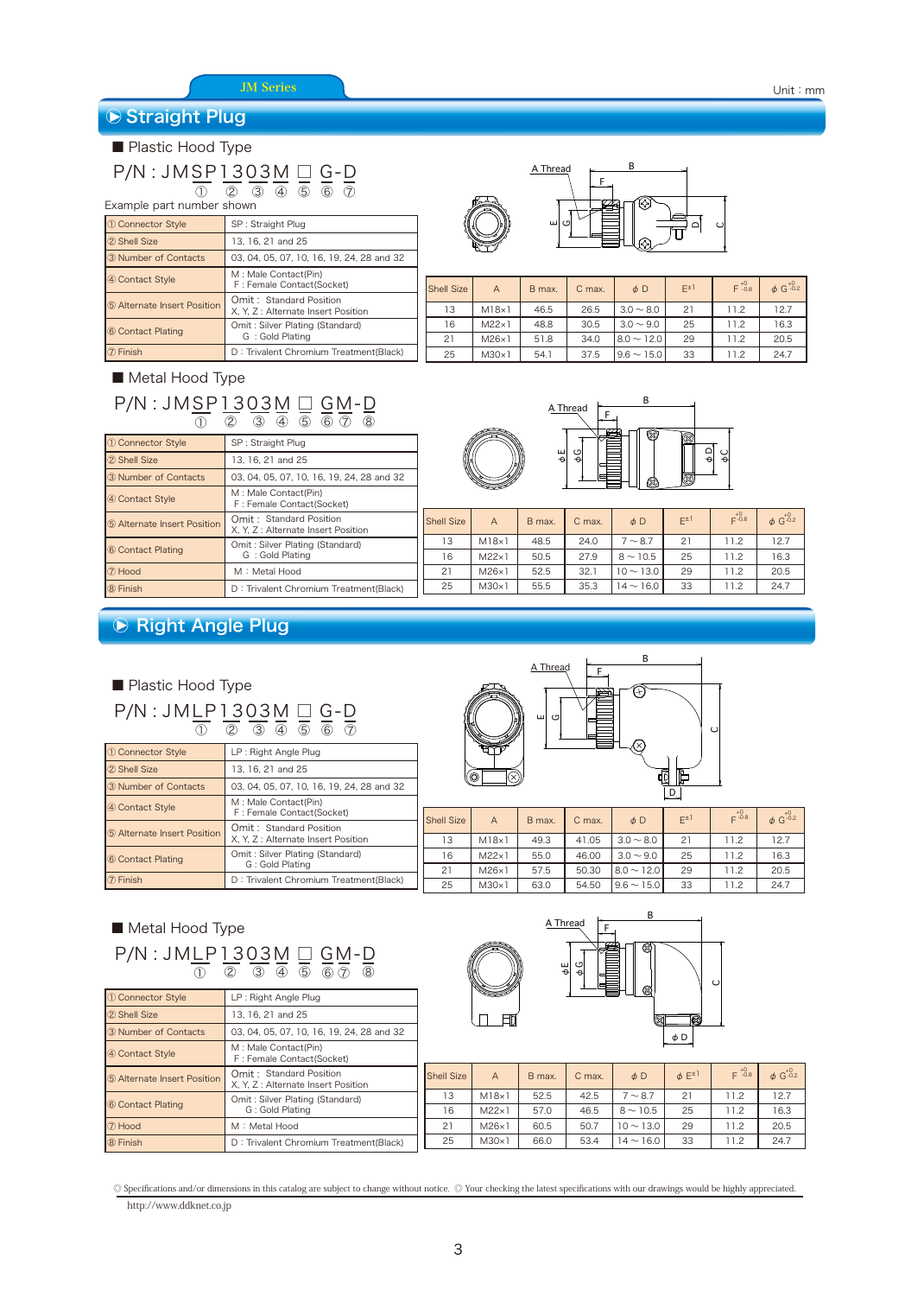#### JM Series

#### ○ Wall Mounting Receptacle

■ Plastic Hood Type

P/N : JMWR1303M □ G-D ② ③ ④ ⑤ ⑥ ① ⑦

| 10 Connector Style          | WR: Wall Mounting Receptacle                                   |
|-----------------------------|----------------------------------------------------------------|
| 2 Shell Size                | 13, 16, 21 and 25                                              |
| 3 Number of Contacts        | 03, 04, 05, 07, 10, 16, 19, 24, 28 and 32                      |
| 4 Contact Style             | M : Male Contact(Pin)<br>F: Female Contact(Socket)             |
| 5 Alternate Insert Position | Omit: Standard Position<br>X, Y, Z : Alternate Insert Position |
| 6 Contact Plating           | Omit: Silver Plating (Standard)<br>G: Gold Plating             |
| $\mathcal D$ Finish         | D: Trivalent Chromium Treatment(Black)                         |

| $\frac{4 - \phi 3.2^{+0.3}}{0}$ |  |
|---------------------------------|--|
| $\Phi$ G                        |  |
| Щ<br>ш                          |  |
| Е                               |  |



| <b>Shell Size</b> | $\overline{A}$ | $B$ (max.) | $C$ (max.) | $\phi$ D        | F±0.2 | Epm0.5 | $\phi$ G <sup>+0.2</sup> |
|-------------------|----------------|------------|------------|-----------------|-------|--------|--------------------------|
| 13                | $M18\times 1$  | 46.5       | 26.5       | $3.0 \sim 8.0$  | 20    | 26     | 13.0                     |
| 16                | $M22\times 1$  | 48.8       | 30.5       | $3.0 \sim 9.0$  | 23    | 29     | 16.6                     |
| 21                | $M26\times1$   | 51.8       | 34.0       | $8.0 \sim 12.0$ | 26    | 32     | 20.8                     |
| 25                | $M30\times1$   | 54.1       | 37.5       | $9.6 \sim 15.0$ | 29    | 35     | 25.0                     |

P/N : JMWR1303M □ GM-D ■ Metal Hood Type ② ③ ④ ⑤ ⑥ ⑦ ① ⑧

| 10 Connector Style          | WR: Wall Mounting Receptacle                                   |
|-----------------------------|----------------------------------------------------------------|
| 2 Shell Size                | 13, 16, 21 and 25                                              |
| 3 Number of Contacts        | 03, 04, 05, 07, 10, 16, 19, 24, 28 and 32                      |
| 4 Contact Style             | M: Male Contact(Pin)<br>F: Female Contact(Socket)              |
| 5 Alternate Insert Position | Omit: Standard Position<br>X. Y. Z : Alternate Insert Position |
| 6 Contact Plating           | Omit: Silver Plating (Standard)<br>G: Gold Plating             |
| 7 Hood                      | M: Metal Hood                                                  |
| 8 Finish                    | D: Trivalent Chromium Treatment(Black)                         |





| <b>Shell Size</b> | $\overline{A}$ | $B$ (max.) | $C$ (max.) | $\phi$ D       | $E^{\pm 0.2}$ | $F^{\pm 0.5}$ | $\phi$ G <sup>+0.2</sup> |
|-------------------|----------------|------------|------------|----------------|---------------|---------------|--------------------------|
| 13                | M18x1          | 48.5       | 24.0       | $7 \sim 8.7$   | 20            | 26            | 13.0                     |
| 16                | $M22\times 1$  | 50.5       | 27.9       | $8 \sim 10.5$  | 23            | 29            | 16.6                     |
| 21                | $M26\times 1$  | 52.5       | 32.1       | $10 \sim 13.0$ | 26            | 32            | 20.8                     |
| 25                | $M30\times 1$  | 55.5       | 35.3       | $14 \sim 16.0$ | 29            | 35            | 25.0                     |

### ○ Right Angle Wall Mounting Receptacle

P/N : JMWL1303M □ GM-D ■ Metal Hood Type ① ② ③ ④ ⑤ ⑥ ⑦ ⑧

| 1 Connector Style           | WL: Right Angle Wall Mounting Receptacle                       |
|-----------------------------|----------------------------------------------------------------|
| 2 Shell Size                | 13, 16, 21 and 25                                              |
| 3 Number of Contacts        | 03, 04, 05, 07, 10, 16, 19, 24, 28 and 32                      |
| 4 Contact Style             | M : Male Contact(Pin)<br>F: Female Contact(Socket)             |
| 5 Alternate Insert Position | Omit: Standard Position<br>X. Y. Z : Alternate Insert Position |
| 6 Contact Plating           | Omit: Silver Plating (Standard)<br>G: Gold Plating             |
| (7) Hood                    | M: Metal Hood                                                  |
| 8 Finish                    | D: Trivalent Chromium Treatment (Black)                        |



| <b>Shell Size</b> | $\overline{A}$ | $B$ (max.) | $C$ (max.) | $\phi$ D          | $F^{\pm}0.2$ | F±0.5 | $\phi$ G <sup>+0</sup> .2 |
|-------------------|----------------|------------|------------|-------------------|--------------|-------|---------------------------|
| 13                | M18x1          | 52.5       | 42.5       | $7 \sim 8.7$      | 20           | 26    | 13.0                      |
| 16                | $M22\times 1$  | 57.0       | 46.5       | $8 \sim 10.5$     | 23           | 29    | 16.6                      |
| 21                | $M26\times 1$  | 60.5       | 50.7       | $10 - 13.0$       | 26           | 32    | 20.8                      |
| 25                | M30x1          | 66.0       | 53.9       | $14$ $\sim$ 16.01 | 29           | 35    | 25.0                      |

http://www.ddknet.co.jp ◎ Specifications and/or dimensions in this catalog are subject to change without notice. ◎ Your checking the latest specifications with our drawings would be highly appreciated.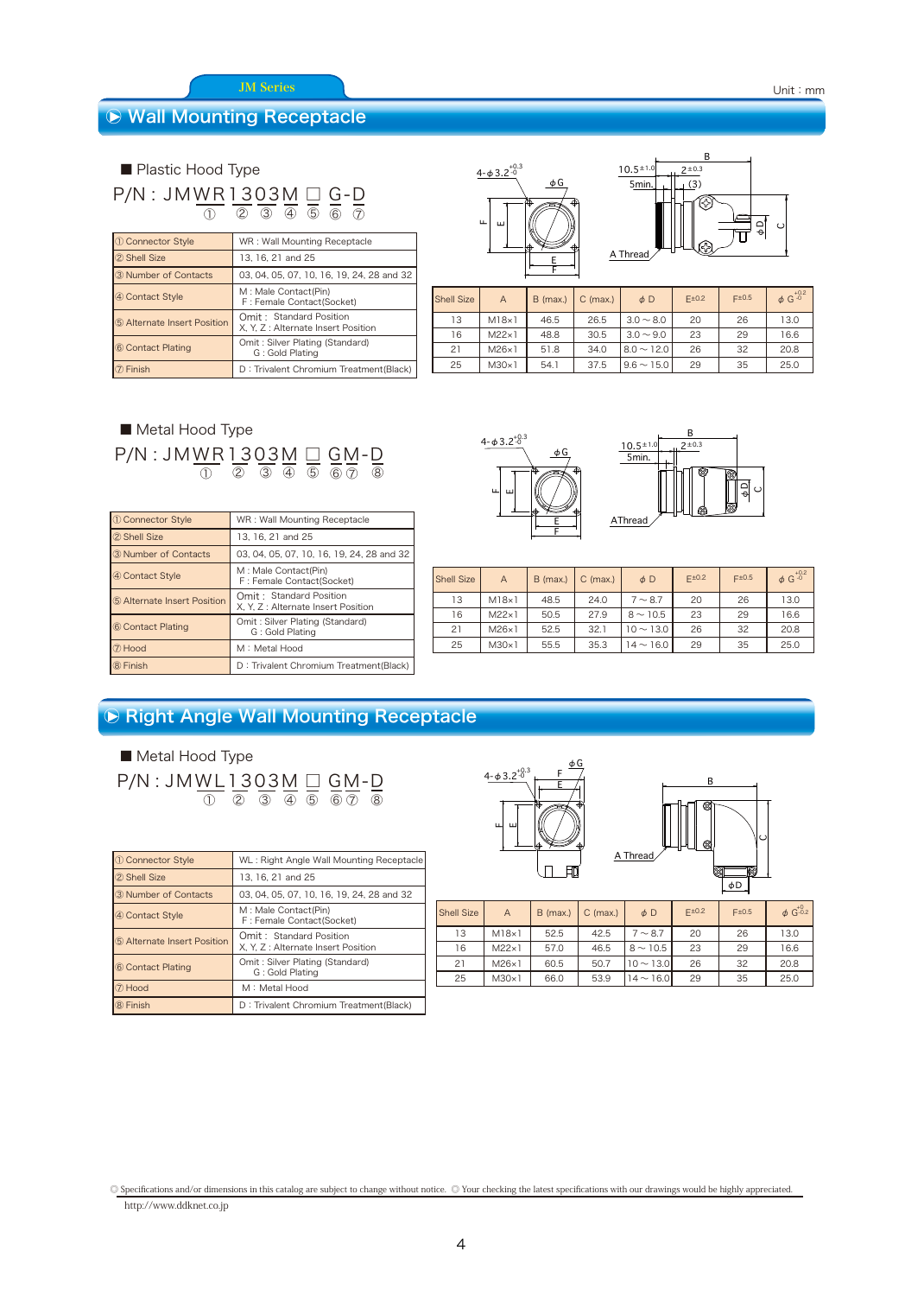#### JM Series

#### **▶ Cable Connecting Receptacle**

P/N : JMCR1303M □ G-D ■ Plastic Hood Type ② ③ ④ ⑤ ⑥ ① ⑦

| <b>1</b> Connector Style    | CR: Cable Connecting Receptacle                                |
|-----------------------------|----------------------------------------------------------------|
| 2 Shell Size                | 13, 16, 21 and 25                                              |
| 3 Number of Contacts        | 03, 04, 05, 07, 10, 16, 19, 24, 28 and 32                      |
| 4 Contact Style             | M : Male Contact(Pin)<br>F: Female Contact(Socket)             |
| 5 Alternate Insert Position | Omit: Standard Position<br>X, Y, Z : Alternate Insert Position |
| 6 Contact Plating           | Omit: Silver Plating (Standard)<br>G: Gold Plating             |
| Finish                      | D: Trivalent Chromium Treatment(Black)                         |

#### P/N : JMCR1303M □ GM-D ■ Metal Hood Type ② ③ ④ ⑤ ⑥ ⑦ ① ⑧

| 10 Connector Style          | CR: Cable Connecting Receptacle                                |
|-----------------------------|----------------------------------------------------------------|
| 2 Shell Size                | 13, 16, 21 and 25                                              |
| 3 Number of Contacts        | 03, 04, 05, 07, 10, 16, 19, 24, 28 and 32                      |
| 4 Contact Style             | M: Male Contact(Pin)<br>F: Female Contact(Socket)              |
| 5 Alternate Insert Position | Omit: Standard Position<br>X. Y. Z : Alternate Insert Position |
| 6 Contact Plating           | Omit: Silver Plating (Standard)<br>G: Gold Plating             |
| 7 Hood                      | M: Metal Hood                                                  |
| 8 Finish                    | D: Trivalent Chromium Treatment (Black)                        |



$$
\begin{array}{|c|c|} \hline \text{Hom.}\\ \hline \text{Hom.}\\ \hline \text{Hom.}\\ \hline \text{Hom.}\\ \hline \text{Hom.}\\ \hline \text{Hom.}\\ \hline \text{Hom.}\\ \hline \text{Hom.}\\ \hline \text{Hom.}\\ \hline \text{Hom.}\\ \hline \text{Hom.}\\ \hline \text{Hom.}\\ \hline \text{Hom.}\\ \hline \text{Hom.}\\ \hline \text{Hom.}\\ \hline \text{Hom.}\\ \hline \text{Hom.}\\ \hline \text{Hom.}\\ \hline \text{Hom.}\\ \hline \text{Hom.}\\ \hline \text{Hom.}\\ \hline \text{Hom.}\\ \hline \text{Hom.}\\ \hline \text{Hom.}\\ \hline \text{Hom.}\\ \hline \text{Hom.}\\ \hline \text{Hom.}\\ \hline \text{Hom.}\\ \hline \text{Hom.}\\ \hline \text{Hom.}\\ \hline \text{Hom.}\\ \hline \text{Hom.}\\ \hline \text{Hom.}\\ \hline \text{Hom.}\\ \hline \text{Hom.}\\ \hline \text{Hom.}\\ \hline \text{Hom.}\\ \hline \text{Hom.}\\ \hline \text{Hom.}\\ \hline \text{Hom.}\\ \hline \text{Hom.}\\ \hline \text{Hom.}\\ \hline \text{Hom.}\\ \hline \text{Hom.}\\ \hline \text{Hom.}\\ \hline \text{Hom.}\\ \hline \text{Hom.}\\ \hline \text{Hom.}\\ \hline \text{Hom.}\\ \hline \text{Hom.}\\ \hline \text{Hom.}\\ \hline \text{Hom.}\\ \hline \text{Hom.}\\ \hline \text{Hom.}\\ \hline \text{Hom.}\\ \hline \text{Hom.}\\ \hline \text{Hom.}\\ \hline \text{Hom.}\\ \hline \text{Hom.}\\ \hline \text{Hom.}\\ \hline \text{Hom.}\\ \hline \text{Hom.}\\ \hline \text{Hom.}\\ \hline \text{Hom.}\\ \hline \text{Hom.}\\ \hline \text{Hom.}\\ \hline \text{Hom.}\\ \hline \text{Hom.}\\ \hline \text{Hom.}\\ \hline \text{Hom.}\\ \hline \text{Hom.}\\ \hline \text{Hom.}\\ \hline \text{Hom.}\\ \hline \text{Hom.}\\ \hline \text{Hom.}\\ \hline \text{Hom.}\\ \hline \text{Hom.}\\ \hline \text{Hom.}\\ \hline \text{Hom.}\\ \hline \text{Hom.}\\ \hline \text{Hom.}\\ \hline \text{Hom.}\\ \hline \text{Hom.}\\ \h
$$

 $\overline{\phantom{0}}$ 

| <b>Shell Size</b> | A             | $B$ (max.) | C(max.) | $\phi$ D        | $\phi$ G <sup>+0.2</sup> |
|-------------------|---------------|------------|---------|-----------------|--------------------------|
| 13                | $M18\times 1$ | 46.5       | 26.5    | $3.0 \sim 8.0$  | 13.0                     |
| 16                | $M22\times 1$ | 48.8       | 30.5    | $3.0 \sim 9.0$  | 16.6                     |
| 21                | $M26\times1$  | 51.8       | 34.0    | $8.0 \sim 12.0$ | 20.8                     |
| 25                | $M30\times1$  | 54.1       | 37.5    | $9.6 \sim 15.0$ | 25.0                     |



| <b>Shell Size</b>   | A             | $C$ (max.)<br>$B$ (max.) |      | $\phi$ D       | $\phi$ G <sup>+0.2</sup> |
|---------------------|---------------|--------------------------|------|----------------|--------------------------|
| 13<br>$M18\times 1$ |               | 48.5                     | 24.0 | $7 \sim 8.7$   | 13.0                     |
| 16                  | $M22\times 1$ | 50.5                     | 27.9 | $8 \sim 10.5$  | 16.6                     |
| 21                  | $M26\times 1$ |                          | 32.1 | $10 \sim 13.0$ | 20.8                     |
| 25                  | $M30\times 1$ | 55.5                     | 35.3 | $14 \sim 16.0$ | 25.0                     |

# ○ Right Angle Cable Receptacle

■ Metal Hood Type

| $P/N$ : JMCL1303M $\Box$ GM-D |  |  |                                                 |  |
|-------------------------------|--|--|-------------------------------------------------|--|
|                               |  |  | $(1)$ $(2)$ $(3)$ $(4)$ $(5)$ $(6)$ $(7)$ $(8)$ |  |

| 10 Connector Style          | CL: Right Angle Cable Receptacle                               |
|-----------------------------|----------------------------------------------------------------|
| 2 Shell Size                | 13, 16, 21 and 25                                              |
| 3 Number of Contacts        | 03, 04, 05, 07, 10, 16, 19, 24, 28 and 32                      |
| 4 Contact Style             | M: Male Contact(Pin)<br>F: Female Contact(Socket)              |
| 5 Alternate Insert Position | Omit: Standard Position<br>X, Y, Z : Alternate Insert Position |
| 6 Contact Plating           | Omit: Silver Plating (Standard)<br>G: Gold Plating             |
| 7 Hood                      | M: Metal Hood                                                  |
| 8 Finish                    | D: Trivalent Chromium Treatment(Black)                         |



| <b>Shell Size</b> | A             | $B$ (max.) | $C$ (max.) | $\phi$ D       | $\phi$ G <sup>+0</sup> .2 |
|-------------------|---------------|------------|------------|----------------|---------------------------|
| 13                | $M18\times 1$ | 52.5       | 42.5       | $7 \sim 8.7$   | 13.0                      |
| 16                | $M22\times 1$ | 57.0       | 46.5       | $8 \sim 10.5$  | 16.6                      |
| 21                | $M26\times1$  | 60.5       | 50.7       | $10 \sim 13.0$ | 20.8                      |
| 25                | $M30\times 1$ | 66.0       | 53.9       | $14 \sim 16.0$ | 25.0                      |

http://www.ddknet.co.jp ◎ Specifications and/or dimensions in this catalog are subject to change without notice. ◎ Your checking the latest specifications with our drawings would be highly appreciated.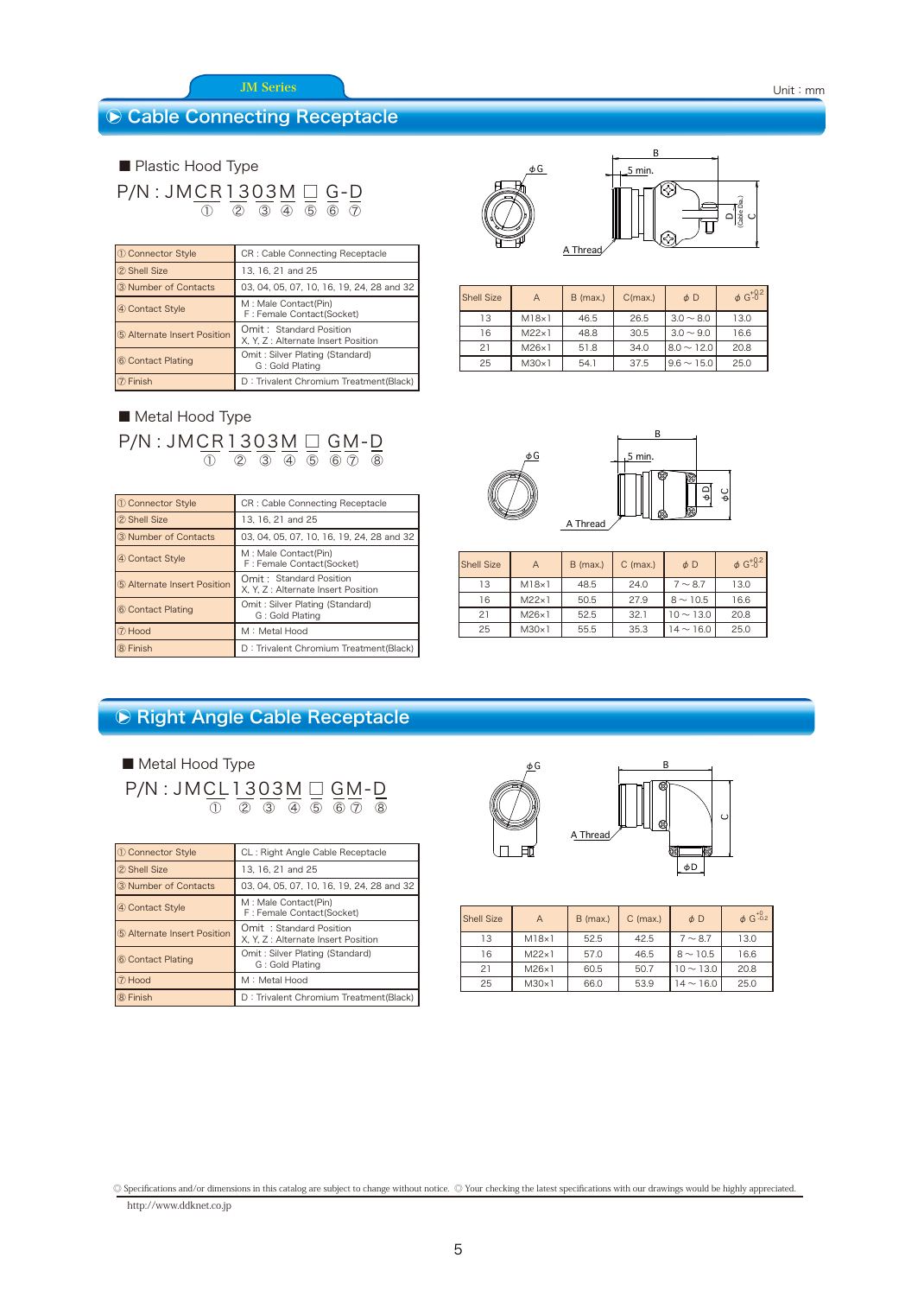JM Series

#### **▶ Box Mounting Receptacle**

#### P/N : JMR1303M □ GD-D ② ③ ④ ⑤ ⑥ ⑦ ① ⑧

| 1 Connector Style           | R: Box Mounting Receptacle                                     |
|-----------------------------|----------------------------------------------------------------|
| 2 Shell Size                | 13, 16, 21 and 25                                              |
| 3 Number of Contacts        | 03, 04, 05, 07, 10, 16, 19, 24, 28 and 32                      |
| 4 Contact Style             | M : Male Contact(Pin)<br>F: Female Contact(Socket)             |
| 5 Alternate Insert Position | Omit: Standard Position<br>X, Y, Z : Alternate Insert Position |
| 6 Contact Plating           | Omit: Silver Plating (Standard)<br>G: Gold Plating             |
| 7 Contact Tail              | Omit: Solder<br>$D: DIP$ Solder                                |
| 8 Finish                    | D: Trivalent Chromium Treatment(Black)                         |

| 60.6<br>Ħ.<br>4.2 | в<br>$10.5 \pm 1.0$<br>$2 \pm 0.3$<br>5min.<br>A Thread<br>O<br>25.4 max. (\$1.0 Contacts)<br>27.4 max. (\$1.6 Contacts) | $4 - \phi 3.2^{+0.3}_{-0}$<br>φG<br>ш<br>$\mathbf{H}$ |
|-------------------|--------------------------------------------------------------------------------------------------------------------------|-------------------------------------------------------|
| DIP Type          | Solder Type                                                                                                              |                                                       |

| ′ туре | <b>Sc</b> |
|--------|-----------|
|        |           |

| <b>Shell Size</b> | $\overline{A}$ | $B$ (max.) | $C^{\pm 0.3}$ | $F^{\pm}0.2$ | F±0.5 | $\phi$ G <sup>+0.2</sup> | ±0.5 |
|-------------------|----------------|------------|---------------|--------------|-------|--------------------------|------|
| 13                | M18x1          | 20.4       | 16            | 20           | 26    | 13.0                     | 2.5  |
| 16                | $M22\times 1$  | 20.4       | 20            | 23           | 29    | 16.6                     | 2.5  |
| 21                | $M26\times 1$  | 20.4       | 24            | 26           | 32    | 20.8                     | 2.5  |
| 25                | $M30\times 1$  | 21.6       | 28            | 29           | 35    | 25                       | 1.3  |

# ○ JMR DIP Solder PCB Mounting Dimensions

Note : DIP soldering should be made with a mating half connector mated.







http://www.ddknet.co.jp ◎ Specifications and/or dimensions in this catalog are subject to change without notice. ◎ Your checking the latest specifications with our drawings would be highly appreciated.